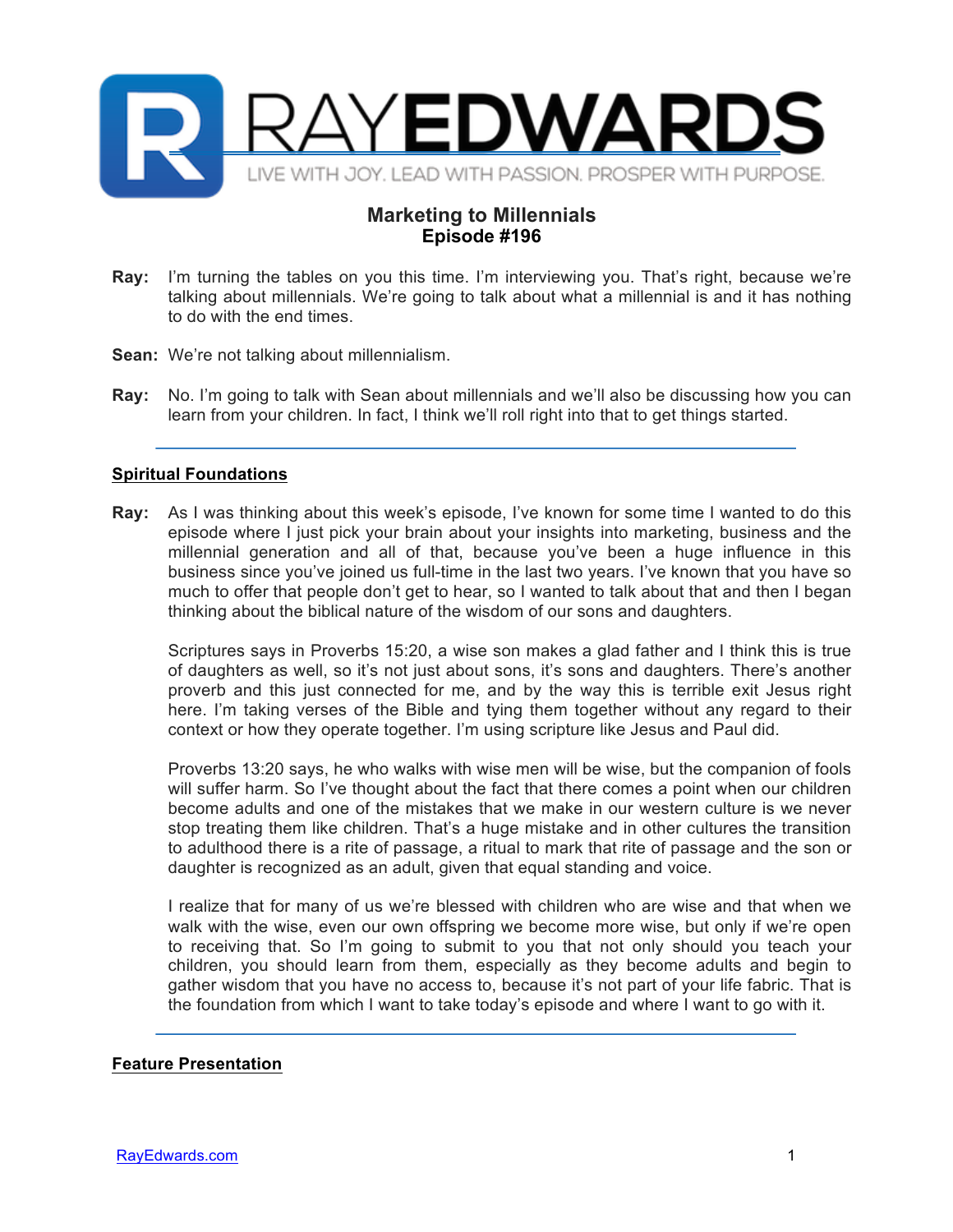**Ray:** Money, marketing and making it from the millennial point of view. It's interesting to me that for the longest time the conventional wisdom has been that baby boomers are the generation to watch, because it's the biggest bulge in the population. They have all the disposable income and they're spending it. Tis is marketing wisdom that I have espoused myself and it's true, but here's an interesting phenomena that none of us actually saw coming back when this began to be discussed.

What we did not see coming was that so many baby boomers would have a second or third career. They'd be starting over. Maybe they lost their retirement savings in the market crash. Maybe they lost their job and don't have enough money to retire on or maybe they're just bored and have plenty of money but want something else to do, because many baby boomers came of age in the 60s when it was all about love and let's change the world to make it a better place. Everyone over 30 is evil so don't trust anyone over 30 and then they became the man.

- **Sean:** They became the people you can't trust.
- **Ray:** Exactly. They put on the tie and many of them, as I have conversations with people my age and older, I'm 50, what I've discovered is they just didn't see this coming and they're sad they didn't change the world. Now they're back in the marketplace, starting new businesses, writing books, becoming speakers and selling products and doing trainings and teachings, and they're discovering that lo and behold their marketplace is filled with these weird aliens called millennials.

What really got me thinking about how to do this episode, Sean, was when you and I were discussing a friend of mine who had the opportunity to ride in a Mercedes Benz selfdriving car. We had fun talking about it and what it would be like, because this car merged onto the freeway in San Diego, California and came off the freeway and went through stops at stop lights and turned corners without the engineer touching anything.

We were reflecting on how people would respond to that and your observation about your grandfather was?

**Sean:** The first comment I made was, that freaks me out. I don't know if I could ever totally give control of my car over to a computer. I said but that's interesting and I think it's a generational thing. My kids or grandkids will probably think it's normal because my grandfather, when he was shopping for his most recent car found out that all cars today, their braking systems or steering wheels are often drive-by wire. Meaning, there's no physical connection between your brake pedal, the gas pedal and steering wheel and the actual mechanism, the brake pad, throttle or the actual steering column, it's all done by a computer.

That was disconcerting to him because he's like, what if the computer fails? I want a direct connection to the car. But to me, it's like well that's just what all cars are, so it's not a big deal. Then we were joking about my kids or grandkids might look at us and go why are you so concerned about self-driving cars it's just what it is?

- **Ray:** And don't you know that there are fewer accidents now, because computers think and react faster than human beings and the death rate has gone down.
- **Sean:** And we'd still be like, yeah but I remember in my day… I don't trust those new fangled computer machines.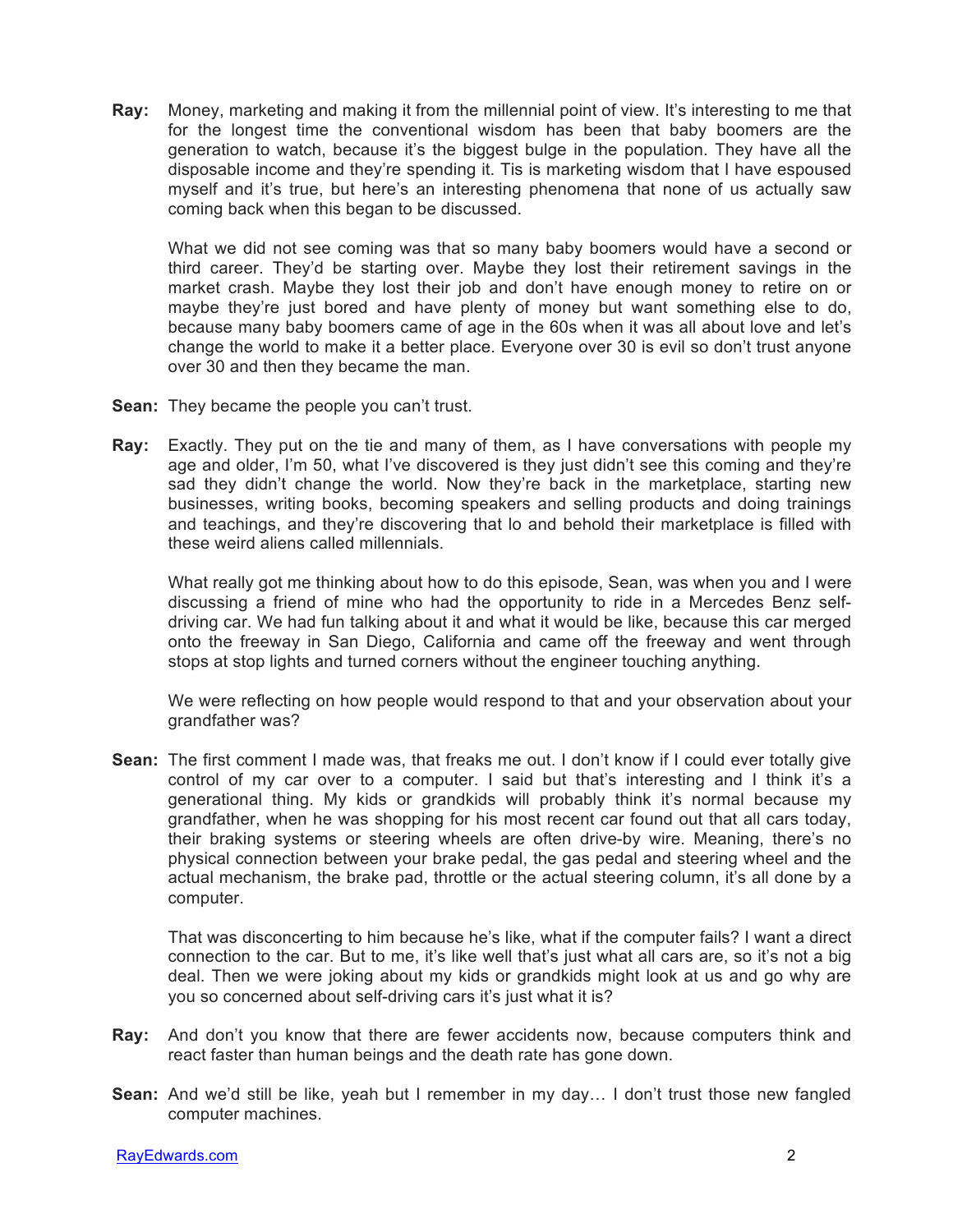- **Ray;** They got linkages and physical things that you can pull on. I'm not going to ride in one of them.
- **Sean:** No.
- **Ray:** Good Lord Jim, I don't want my atoms scattered all across the galaxy and then reassembled somewhere else, how do I even know it's me?
- **Sean:** Exactly.
- **Ray:** So that was what led me to think about how differently generationally we see and think about things. I've heard a lot of talk from many of my marketing compatriots about millennials these days and they have misconceptions. So let's start with this. I have some questions I want to ask you but I want to define for folks, if they don't know, millennials are also known as the millennial generation. They've also been called Generation Y.
- **Sean:** And there was a time, and I kind of like this term better, we were called the Echo Boomers.
- **Ray:** I think that's cool. I like that. There's no precise dates when the generation starts and ends, that's something I found out as I was researching this episode. Most people say that the birth years are somewhere from the early 80s to the early 2000s and there's a lot more research where you can read about millennials. There are lots of opinions too about what millennials are like and they have characteristics that especially baby boomers tend to believe that millennials have.

They believe, and forgive me Sean I'm not putting this on you I'm just sharing what others say, these millennials are so self-centered, they don't have work ethics and don't understand how capitalism work. If these are the people that are going to run our country we might be in trouble. There are a variety of disparaging comments that are made about millennials, so what I want to discuss with you are about the things I've learned working with you because you are a millennial, technically. I also have other friends who are millennials, like my friend Stu McLaren is one.

- Sean: Really? I did not know that.
- **Ray:** You are both very successful and entrepreneurial minded people, so the first thing I would ask you is, do you feel like a millennial? Would you have self-identified before we did this show and said yeah I'm a millennial?
- **Sean:** No. I don't self-identify as one.
- **Ray:** Why?
- **Sean:** These stats you've compiled in the show notes are really interesting, are you not going to go through those?

**Ray:** Okay, yeah I will.

- **Sean:** I think that's a good reference point.
- **Ray:** I didn't know if it would be boring or not.

RayEdwards.com 3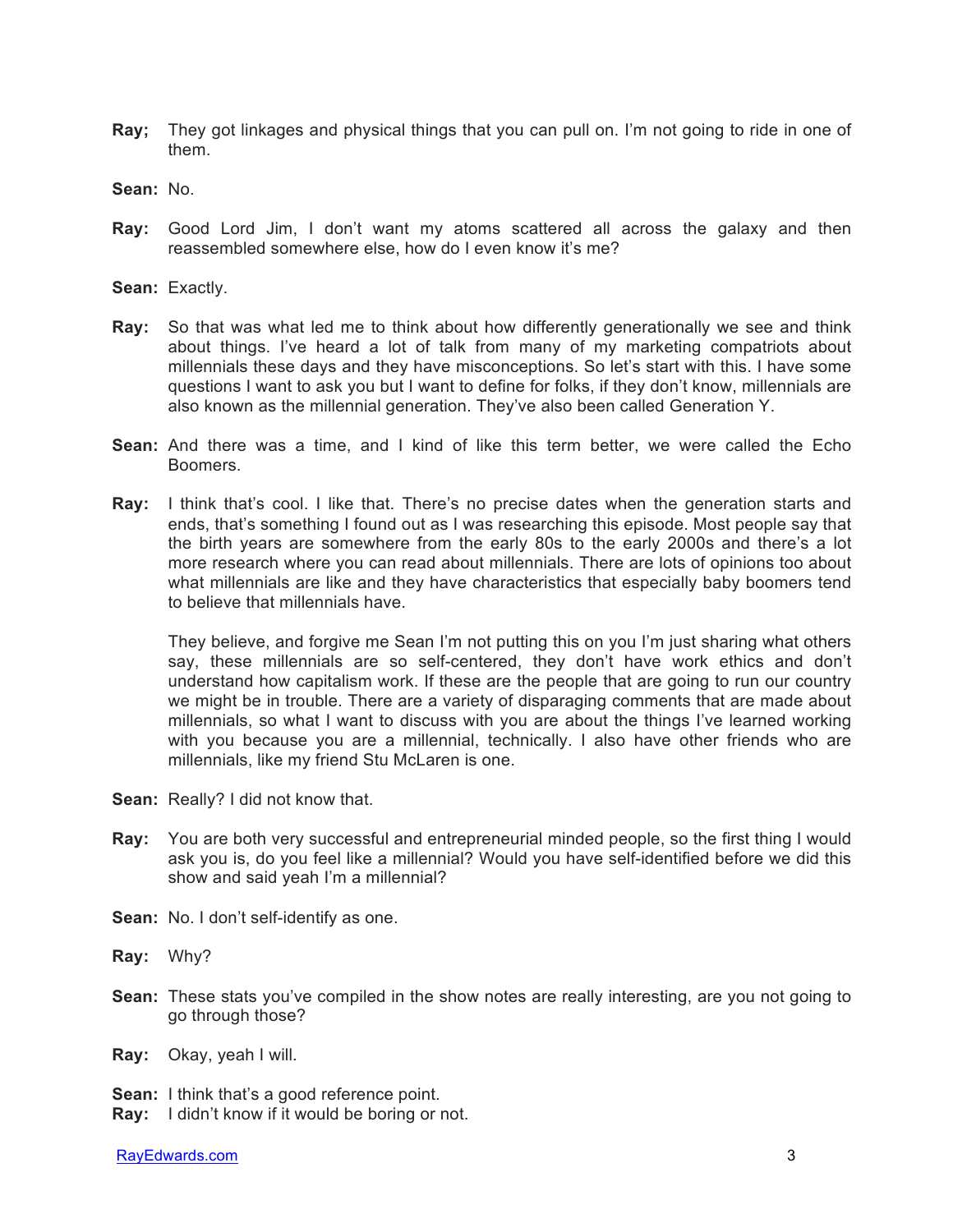- **Sean:** Just breeze through them, maybe the highlights or something, because I scanned through and thought they were pretty interesting.
- **Ray:** All right. There's a survey that was conducted by UCLA's higher education research institute of new college students since 1966 and it shows an increase in the proportion of students who consider wealth a very important attribute… 45% for baby boomers, they were surveyed between 1967 and 1985, 70% for Gen Xers and 75% for Millennials. That makes millennials more focused on wealth. The percentage who said it was important to keep abreast of political affairs fell from 50% for baby boomers to 39% for Gen Xers and 35% for Millennials.
- **Sean:** So Millennials find money that's important but they feel like it's least important to stay on top of political affairs.
- **Ray:** Yes. Check this out. The notion of "developing a meaningful philosophy of life", decreased the most across generations from 73% for boomers. So 73% of baby boomers found it important to have a meaningful philosophy of life; 45% of Millennials, the willingness to be involved in an environmental clean-up program dropped from 33% to 21%.
- **Sean:** Which is interesting because so many millennials are socialists.
- **Ray:** So in March 2014 the PEW Research Center issued a report about how millennials in adulthood are "detached from institutions and networked with friends". They say millennials are somewhat more upbeat than older adults, about America's future, 49% of millennials are saying the country's best years are ahead of it, though they're the first in the modern era to have higher levels of student loan debt and unemployment.
- **Sean:** That is interesting. Up here you had, from another study, from the author of a 2000 book *Generation Me*, considers millennials, along with younger members of Gen X to be part of what she calls the Generation Me.
- **Ray:** Yes, it's all about me.
- **Sean:** She gave the attribute of millennials with traits of confidence and tolerance, but also identifies a sense of entitlement and narcissism.
- **Ray:** And that's the biggest conception I find with people in the baby boomer age. That's how they think of millennials, that they feel they're entitled and narcissistic. The evidence to that is selfies.

Now, you said you don't think of yourself as a millennial, so let's dig into that a little bit. How much of those perceptions that we just laid out do you think are wrong?

**Sean:** You know, I think the one I'm shocked about the most is the willingness to be involved in civic clean-up and/or stay on top of political affairs. Because I feel like many of my friends, who are younger than me, at least around my circles give lip service and believe that community clean-up things are really good and everyone should be part of that sort of stuff. I don't know how often they do it, I don't tally them so that could be accurate, but that would mean their lips aren't matching their words.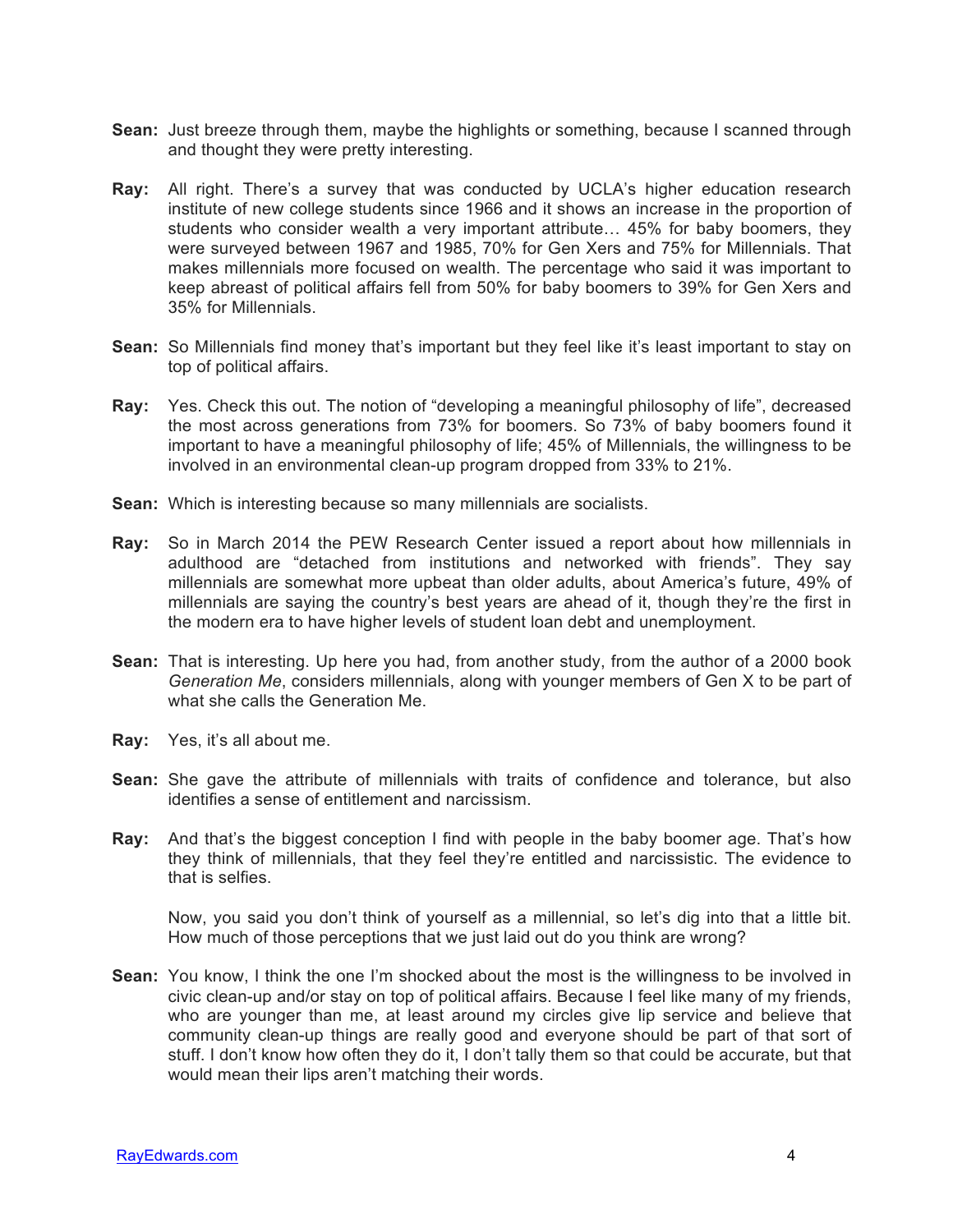Staying on top of political affairs, obviously people will stay out of the mold, but many of the people I stay in contact with myself are very on top of political things, we just have very different perspectives on the political things.

**Ray:** My observation about this is, I am familiar with a very unusual slice of the millennial generation, because most of the millennials that I'm around are what I would term world changers, who are focused on entrepreneurialism, on government, on having impact and doing it in a big way. It's okay if your impact is small and focused and that's where you are led to or where you feel like you belong or you're most comfortable or even have the most effect.

I see this group of millennials like you and Stu, and many others I'm familiar with who fall into this age range as being very in tune with how to communicate in today's environment. How to readily adopt social media channels, how to use them to communicate their marketing messages and we could talk about so much, but I want to talk about how we market to and communicate with millennials in a way that's meaningful and will get through to them. And, what is it we're doing that turns the majority of millennials off?

- **Sean:** Going back to the stats you threw out, the one I resonated with and saw happening in the millennial generation is the least interested in finding a philosophy for doing life. Because, when I talk to people in my age range and younger, most of them seem completely unaware of the fact that they are hugely walking contradictions. They haven't thought through so they want wealth but they hate the wealthy. They hate big corporations yet love their iPhones.
- **Ray:** They hate what they would have to do to become wealthy.
- **Sean:** Right. And they don't understand wealth and don't have a philosophy for economics and where wealth comes from. Maybe this is just you, if you go back and look at the generations, you look at the boomers when they were young and they were haughty as well. But if you look at the occupy movements, occupy wall street, those are all millennials, so to get to one of your questions that we haven't mentioned yet is, what are the boomers missing when you communicate the market to millennials?

We were talking about this in the context of politics and I think this can apply in the business realm as well, but the biggest thing I've noticed with millennials is the reason they come across as entitled is that they are world changers. They want to build a better world. They want to do great things. When it comes to the political arena the reason most gravitate towards the left is because, in my opinion, the left is able to offer them what looks like a concrete plan to make the world a better place.

If you look at the right, conservatives, which by definition they want to maintain the status quo, so there's no appeal there because the millennials want to do something. They want to make the world better.

- **Ray:** Right, and this isn't universally true but tends to be older people, more entrenched in the way things are.
- **Sean:** And we don't want to do big new progressive laws to change things, whereas, then you have the liberals on the other side saying no, look, we can bring down gun violence. We can do this, we can change the inequality gap. I think all the tactics they're doing first of all are philosophically immoral and wrong and violate our constitution on multiple levels. But,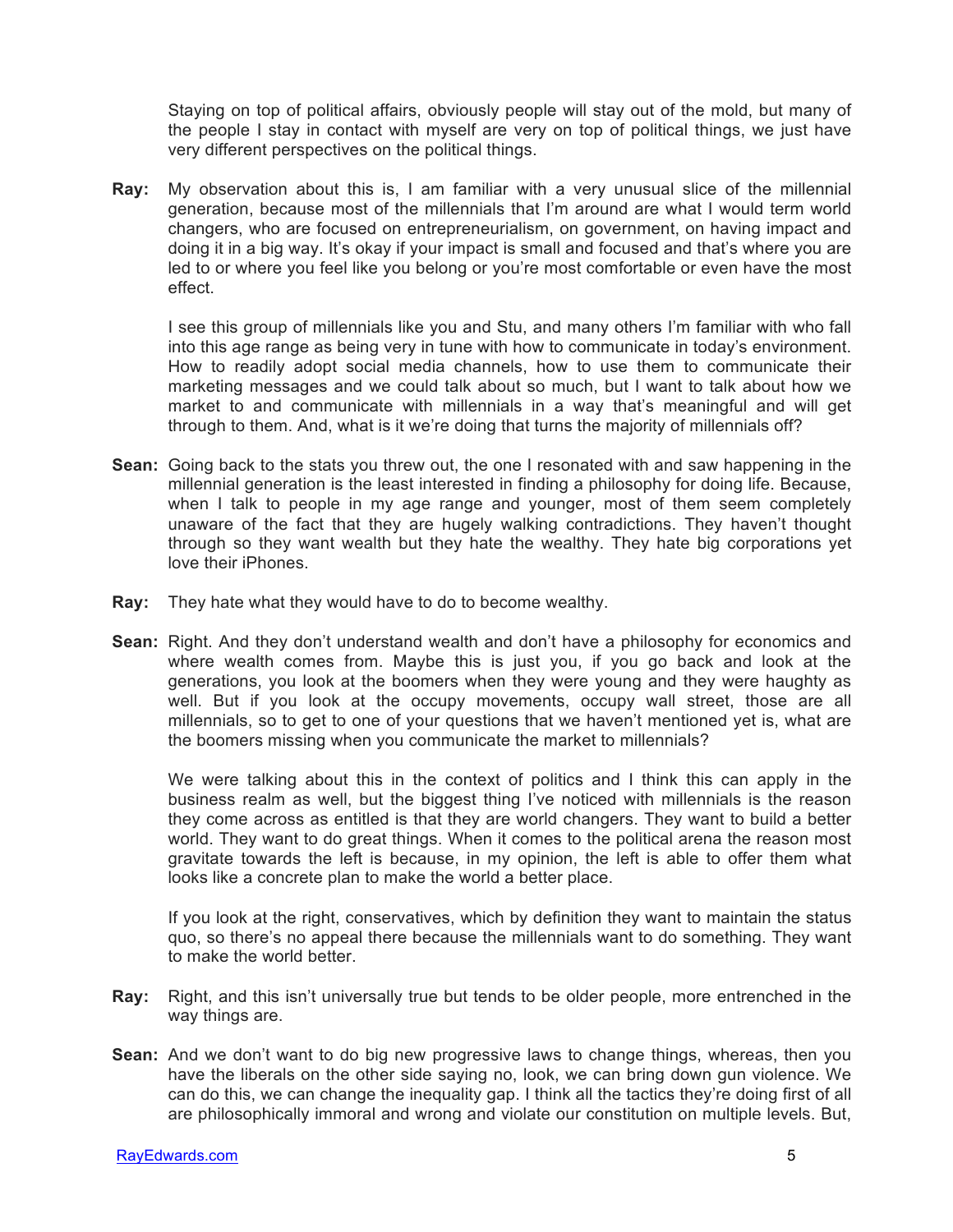the intention is good and so millennials gravitate towards it because they say look, here's a plan for changing the world and making it a better place.

Here's a great example. I was talking to a friend a month or two ago and he's going through this millennial thing where they're out of college and haven't really gotten their life going yet and they're not really sure what's happening. A lot of millennials are in that grace face area and I said what are you going to do? He originally went to school to do nursing and I said, so are you going to do nursing or go back and he said I don't know, if Hillary or Bernie gets elected and they make college free I'll go back and get another degree.

I was so close to jumping in and saying, free, you don't understand that word. Here's the point I'm trying to make is that, to communicate, and this is something I'm starting to do personally is to communicate with millennials we can't antagonize them and write them off as narcissistic and entitled, because they don't want to listen to that. If an older person says oh, millennials are narcissistic and entitled that is immediately going to put me, if I'm in that group, on the defensive.

- **Ray:** Because who wants to be told they're narcissistic and entitled or egotistical? Nobody wants to hear that.
- **Sean:** They're people they want to be happy. Like the stat said they want wealth and they want a better world, so how do you communicate to them? You tap into those motives and say look, we can make the world a better place and you know how we do it? Blank, whatever your product or service is or in general in my perspective, is through freedom, business and entrepreneurialism and actually having stats and proof to show that this strategy is what yields the results they're looking for.

The other side, in speaking to my friend who is lost and confused about his life, which I think is true about millennials and the 25-30 range, is that boomers need to realize you could classify them as entitled and narcissistic but what's really happened is they haven't thought through it. My friend is a nice person, but he didn't realize when he said if they make education free they meant that I'd be paying for it or you'd be paying for it.

- **Ray:** Well we're rich.
- **Sean:** He hasn't thought though that. The philosophy hasn't been explained to him.
- **Ray:** Time out. I was being sarcastic I'm not claiming to be rich. News flash… if you live in the U.S. you're rich and in the top 2% of the richest people in the world.
- **Sean:** You are a one percenter.
- **Ray:** Exactly.
- **Sean:** So he doesn't know what he wants in life. He wants purpose. He wants satisfaction and to be creative, but he can't figure out a way to make money at it.
- **Ray:** So what he really needs is a meaningful philosophy of life.
- **Sean:** Yeah and a way to figure out how to turn his passions into profits.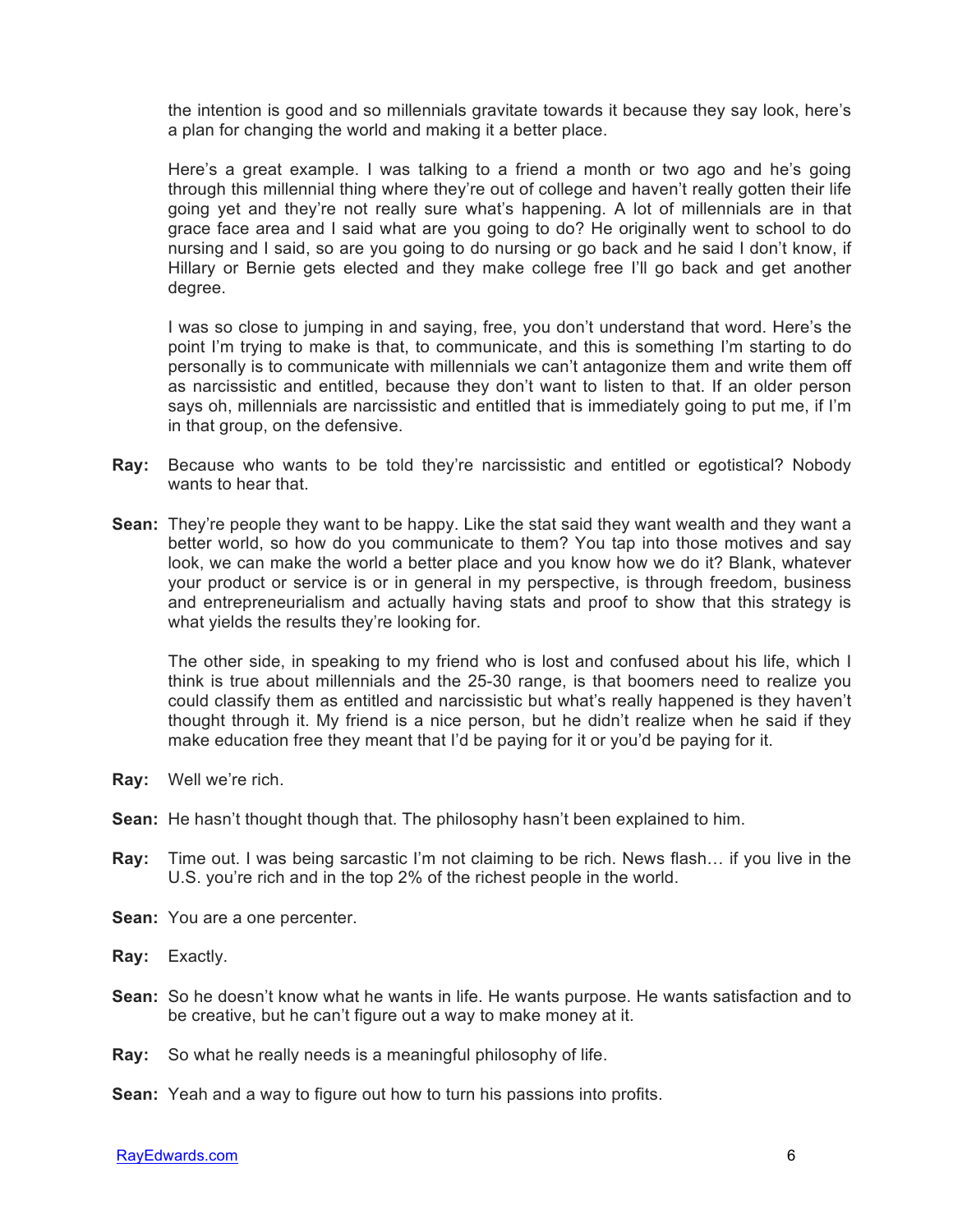**Ray:** So this connects to a ….

- **Sean:** It needs to be okay with profits and being rich.
- **Ray:** Yes, you do have to be okay with that and you should be okay with it because it's good for everybody, everybody wins. That is another podcast. What I want to do is connect this to something that was asked recently. We have a private group where we answer questions to our marketing students and one of them was asking about his marketing copy and he said I'm starting with a headline that addresses the pain, because you tell us to start with the pain and what pain are you helping to solve or relieve for people.

There are others who start with the aspirations and I gave the answer that people are more likely to respond to something that helps them get out of pain than they are to respond to something that gets them into pleasure and that is true, but I think this aspirational kind of appeal has a solid place in our marketing arsenal, especially in the western world with the kind of people we're talking about. Let's be honest here, how many millennials are actually in real pain?

- **Sean:** Very few.
- **Ray:** Hear me, if you have family problems or illness or you're depressed, I understand that's painful and I'm not belittling your pain. I'm saying the rest of the world is dealing with genocide and disease caused by…
- **Sean:** Dictatorships…
- **Ray:** … and they don't have clean water to drink and their children all die before they reach six months old. If you're not dealing with that we're dealing with first world problems and they are problems I'm not belittling them. There are actual problems that come from living in the first world, but we're in a place where all of our basic needs, baby boomers, millennials or anybody else, all our basic needs are met so we've got more time to focus on what we want, and that is aspirational.

So I think that's a place where, if I'm hearing you correctly, appealing to what their aspirations are could be a process to help lead them into these other areas of discussion.

**Sean:** Yeah, and from a marketing perspective, I remember being on this call and talking to this person and I said I think there's a way you can hit the aspirational message by communicating to the pain of not having achieved that aspiration. I think that's perfect for millennials because millennials have big dreams or they go to college and go through these things and it's like we're going to change the world and it's going to be amazing, it's going to be powerful. I have a purpose and we're going to figure that out. Then they get into the real world and they realize their life isn't what they thought it would be.

Still, you thought you'd be changing the world by now, so you can't market to them like you would a 60-year old boomer. You have to say, when you discuss their "pain" it's an existential pain. It's a pain of not having the purpose and initiating the change they would like to see. So you communicate the pain, like are you tired of feeling like you're in a holding pattern and you're not achieving your purpose.

**Ray:** Not making it as a life coach…

**Sean:** Most of them aren't old enough to be life coaches yet.

RayEdwards.com 7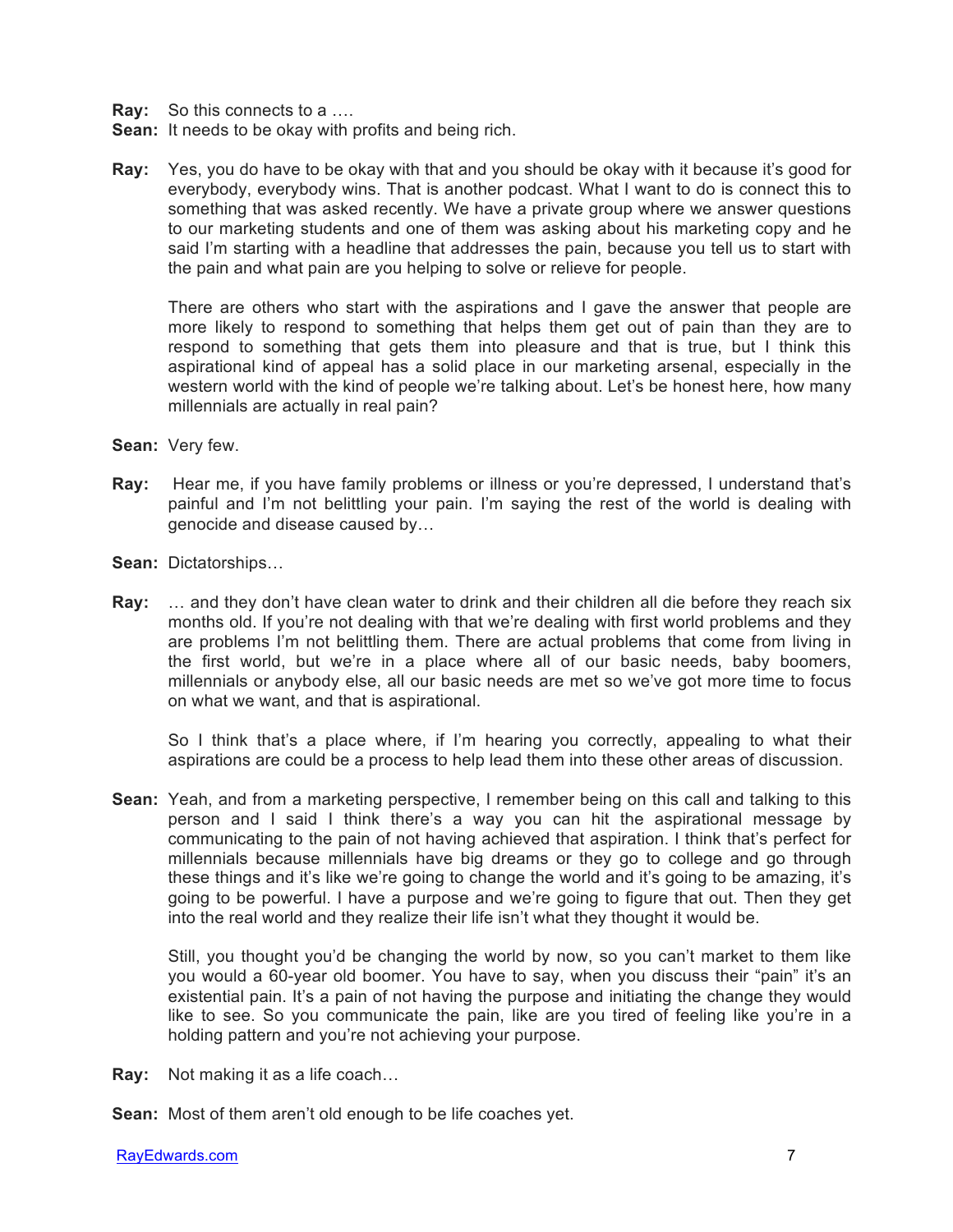- **Ray:** But they apparently don't know that yet.
- **Sean:** The life coaches I've run into are only slightly older. Most people in their 20s aren't coaches yet. They don't even want to be.
- **Ray:** Which is good.
- **Sean:** Yeah. I think that's the way you have to deal with them is that you have to go after their aspirations and the fact that they want to do big things.
- **Ray:** Okay, so let's shift now to people who are of the millennial generation like yourself, but who do have a meaningful philosophy of life that is important to them, who have resolved any inner conflicts about money vs. doing good in the world. They understand that those two things go hand in hand. These are the people who are going to run the world. The millennials who never get out of that narcissistic, I want to be wealthy but I don't want to do anything to get it, those people aren't going to change the world, the people who are going to change the world are people like you, who've resolved those differences.

What kind of world are you going to build?

- **Sean:** That's a good question. The world that I want to build looks very much like the world that most liberals want to build, but I want to do it in a very different way.
- **Ray:** Explain yourself.
- **Sean:** I want everyone to have access to good healthcare. I want mass shootings to go down or be non-existent. I want the poor to not be poor anymore. I want people to have access to good education. But, as I've studied a philosophy of life, I realize that those have to come through totally different means. I look at the world and see a government and society that is confused, that not only do millennials not have a philosophy of life and what it means to live life, but the whole thing, society is confused.

You have different generations pulling on different philosophies in different areas and I think our policies and business structures are confused and one that's economically free. I would like to see a world that's freer than any one we've ever seen before.

- **Ray:** What does that mean?
- **Sean:** That means there are less government regulations, less government intervention, not talking conservatism I'm talking…
- **Ray:** Because I'm like you, on the one hand you sound like you're talking about you're a liberal thinker and on the other hand you now sound like a conservative thinker, so how do those two things mesh together?
- **Sean:** I believe that these things, if we look at the history of our nation which produced some of the most massive amounts of wealth the world had ever seen at that time, it came in periods when government was a lot smaller. Now we continue to produce massive amounts of wealth as our population continues to grow, but when you go back and look in the 1800s and stuff yeah you had people who were poorer than they are today. But, the progress that was made from industry, from people coming up with new ideas to solve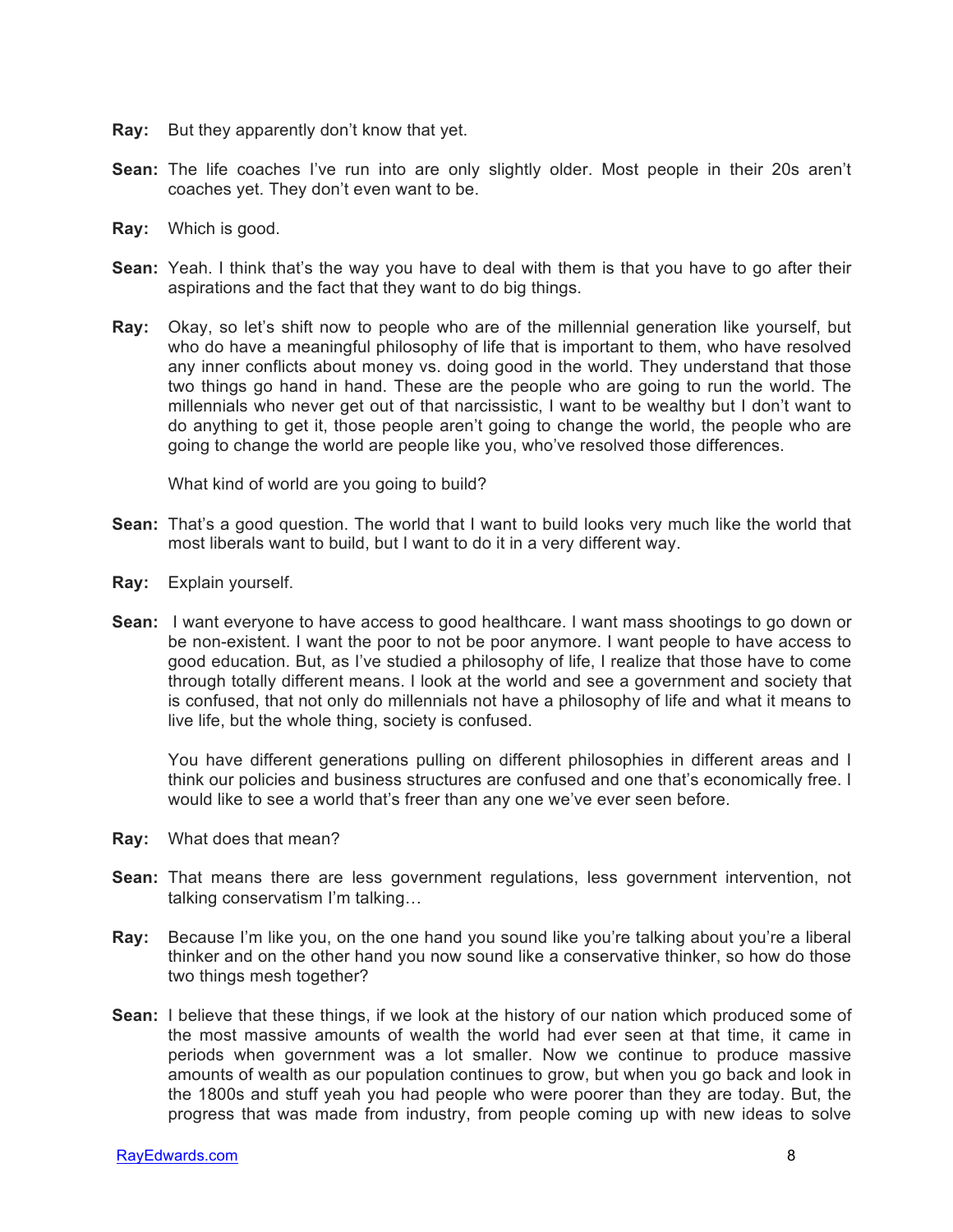problems in cheaper, faster, easier ways to make people's lives better, transform so radically.

This is an argument going all the way back to Adam Smith, who says the free market made things that were at one time, only available to aristocrats, are now available to the common laborer. So, if super good healthcare is only available to the super wealthy, the process isn't to have a structure in there to fix it or help facilitate it or whatever it is it's to let the marketplace and to let innovators and entrepreneurs come into the marketplace and make these things less expensive and more mass marketable so that what was once available, these new high end treatments or doctor's visits that only middle class could achieve, now even the poorest can achieve.

The world has changed in a way that we don't have to have a government program that makes everyone get access to healthcare.

- **Ray:** You mean we don't have to tax the rich?
- **Sean:** We don't.
- **Ray:** What does it matter to them it's just a little bit of money off their billions of dollars.
- **Sean:** Yeah I know, who cares about them.
- **Ray:** You actually have a book that I think is marvelous, so I want you to talk about your book because I think people should get it. If these ideas resonate with you and now your brain is frying because you're thinking, I have never thought about the two different sides of this coin in quite this way before then you should read Sean's book. Tell them what the book is about.
- **Sean:** It's called *American Resurrection*; The Failure of the U.S. Constitution and Rebirth of a Nation. In the book I argue that the constitution has failed to do its job. I am not a conservative or a liberal. The closest thing you might be able to peg me as is a libertarian but I don't think I fit into that camp very well either. The book basically says our country was founded upon some amazing principles that both the left and right have forgotten. If we can get back to those then we will see a radical transformation around the world, because the power of freedom, this term that we throw around so easily and liberally, can revolutionize the world today, still.

It did 250 years ago when our country was born and we saw some massive wealth and advancements in society, art, and innovation. We're still doing it but we're hamstrung today, so if we could get back to what our country was supposed to be, the principles that it was really a chiros God moment that led to the formation of the United States, I believe in, principally, because the type of government the founding fathers wanted to build was a blueprint from Heaven about how government is supposed to function in the world and they didn't have all the answers.

They didn't know how it was supposed to look they fought with each other about it. So the constitution is an imperfect enumeration of a more perfect idea. We need to get back to that idea. How that relates to marketing and business is what I've been saying. If we can communicate to millennials and the generation after them that their desire to change the world is achievable, but the path most of them are on isn't going to lead them where they want to go. If we can give them a tangible picture of what good business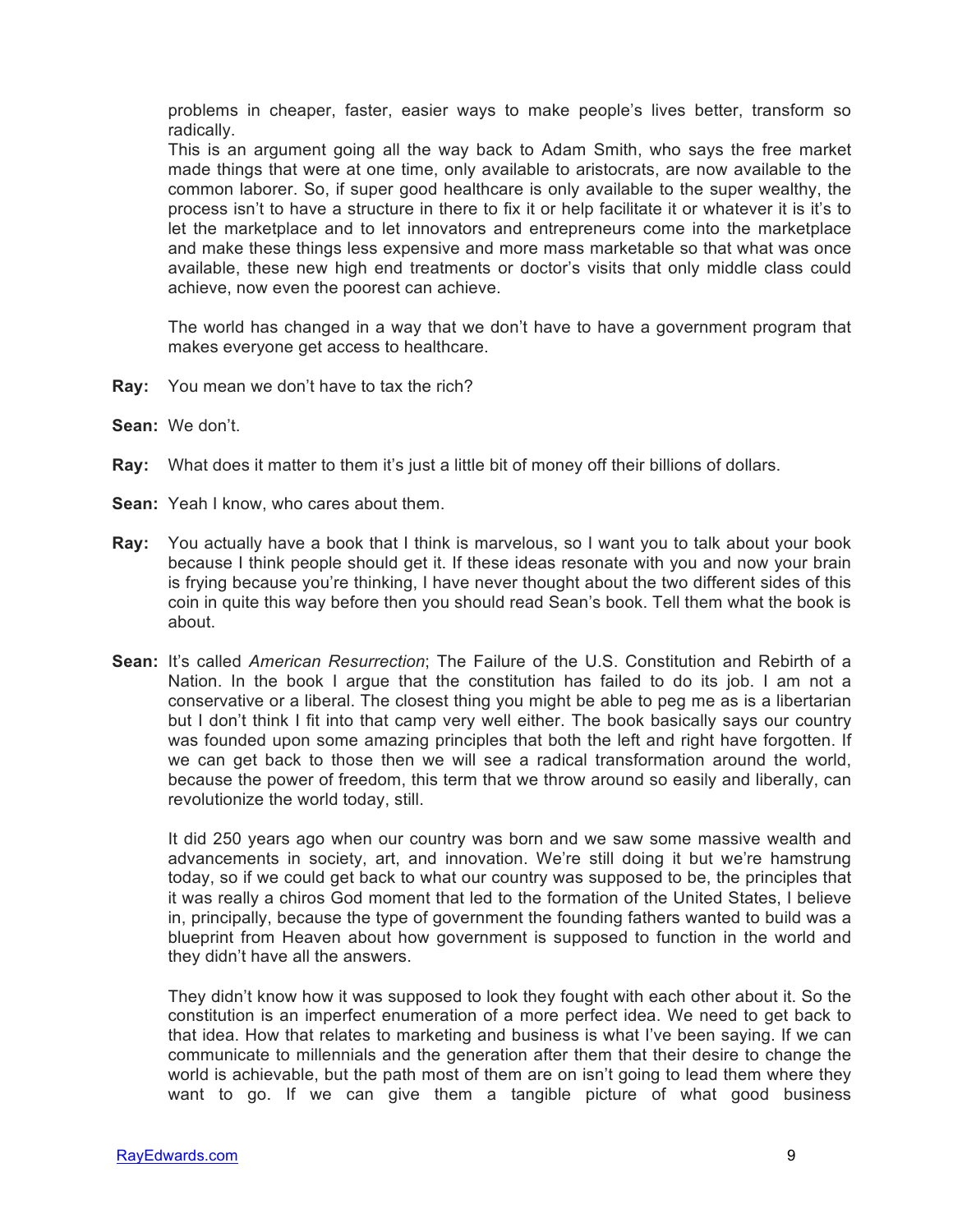entrepreneurialism capitalism looks like and why that's the path forward, I believe we will have an army of young people that will transform the world.

**Ray:** Amen. I'm on board for that plan. We could go so much deeper into this and we will in another show, because this gets me excited and I'm certain it will touch a chord with our audience.

I just want to go back and touch on some of the things we discussed to see if it right.

- **Sean:** As you put in the notes but didn't say, you're looking through boomer goggles.
- **Ray:** To recap… most millennials, not those who have a philosophy of life that they thought about that's meaningful, the majority of them that's not important to them, so they have these aspirations they want to achieve, but they are a walking contradiction because they don't want to achieve them by the ways that they think are evil, which is through big corporations, having wealth. They somehow mysteriously want other people to be wealthy so they can take that money and have the stuff they want, which sounds like robbery.
- **Sean:** But they don't see it that way because they don't have a philosophy.
- **Ray:** Correct. The media, which interestingly enough, is overwhelmingly run by boomers, I don't know what they're thinking. There was a show on TV this past season called Mr. Robot.
- **Sean:** I didn't see that.
- **Ray:** It's about a millennial who's a hacker. The whole show is about him trying to take down Evil Corp. All the time I was watching the show, somewhat horrified and can't turn away at the same time. I won't give away any of the spoilers if you're going to watch it, but what horrified me was in every episode I was the old guy shouting at the TV. I was like, but don't you see the computers you're using to do this wouldn't exist if it wasn't for Evil Corp? So we need to connect their aspirations with a philosophy of life that helps them get there. We need to help them understand that you, as a millennial, want the same outcomes they do but you actually have a plan that works. It doesn't just sound like a plan it is a plan.
- **Sean:** Historically there is proof that it works.
- **Ray:** And the results that they want are good.
- **Sean:** Yes.
- **Ray:** Which I agree with. But the methodology they think is going to get them there is flawed and most of them haven't examined that. They don't understand it's flawed.
- **Sean:** Yeah, and really, just to hit on that point a bit more, it's not totally their fault because the two options that are being handed to millennials right now are conservativism which is maintain the status quo, we don't want to change the world. Well if we do we think it'll change on its own, but we shouldn't get involved.

Socialism, it's not strict it's modern, but these are the only two options available to them. But even the titles narcissistic and entitled, I believe, can be flipped around so we can see what's going on. The narcissistic, that's good for businesspeople because businesses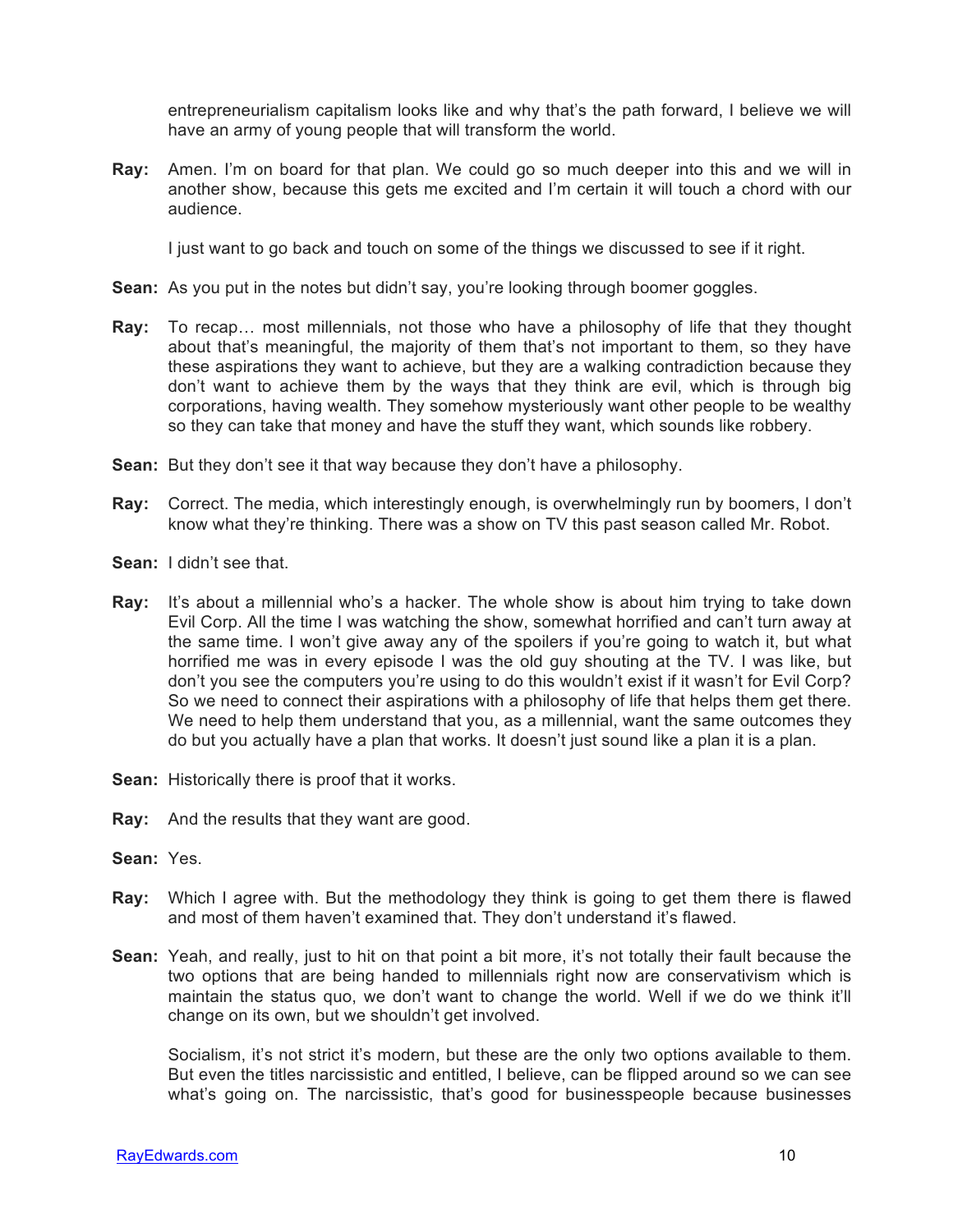believe that selfishness to some extent is a good thing, because we're all doing business to benefit ourselves.

- **Ray:** And if you don't believe in yourself and have faith in your ideas and work then you're not going to have the strength to bring those things to market.
- **Sean:** So narcissism is just an attribute of that.
- **Ray:** Our current system has a presupposition built into it and that is, there's only the two ways. That's the problem. If John Adams had their way there would not be a two-party system.
- **Sean:** Back to your summation.
- **Ray:** So what we need to do is give them a picture of how things can be the way they want them to be and then lead them through a process that helps them understand how we're going to get there.
- **Sean:** And maybe trick them into adopting an actual philosophy.
- **Ray:** That would be a fun trick to pull off.
- **Sean:** But the real first step is to stop seeing them as so many people that are older and even in my generation in my camp, seeing them as the problem.
- **Ray:** That is so important, because if you see people as a problem they will live up to your expectations.
- **Sean:** Yes they will and they'll get on the defensive and do the exact opposite of what you want just to defend themselves against you. Honestly, these people want to change the world. Our generation, just like the boomers, want to change the world they just don't know how.
- **Ray:** And that's what we want, we want that energy of people who want to change the world. So good. Is there a place people can go and get a free sample of your book?
- Sean: Yes. Go to my website, SeanEdwards.com and download the first two chapters for free.
- **Ray:** You should do that, I highly recommend it.
- **Sean:** Now, just to be clear, we don't actually talk about the millennial thing in the book. It's more politics and…
- **Ray:** It's more the philosophy of life.
- **Sean:** Right.
- **Ray:** The meaningful correct philosophy of life.
- **Sean:** I think so.
- **Ray:** I think so too and it's not just because you're my son. I do want to acknowledge publicly that I learn from you, you are a wise man and you've made a big difference for our